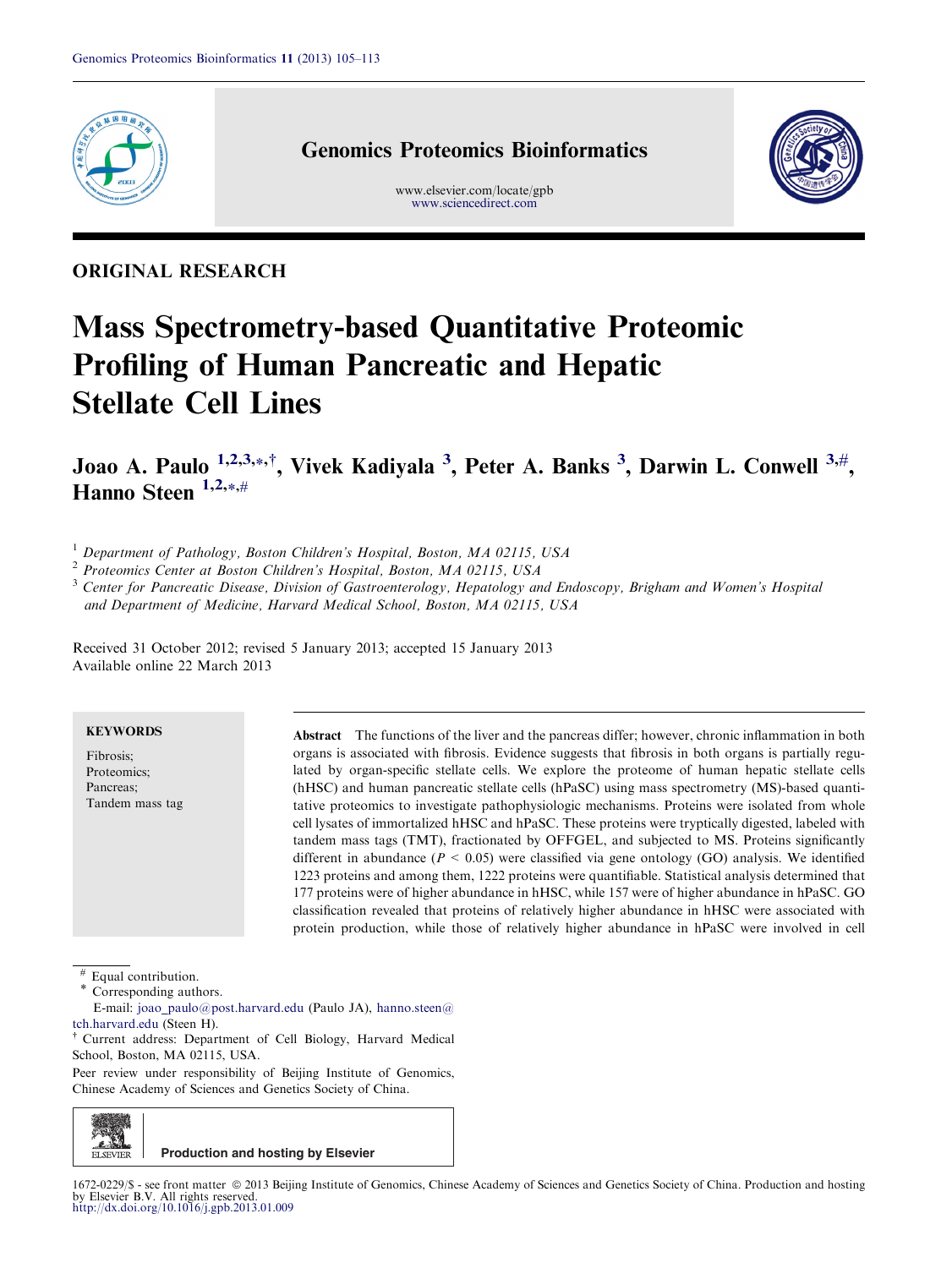structure. Future studies using the methodologies established herein, but with further upstream fractionation and/or use of enhanced MS instrumentation will allow greater proteome coverage, achieving a comprehensive proteomic analysis of hHSC and hPaSC.

### <span id="page-1-0"></span>Introduction

Myofibroblast-like stellate cells are found in both the liver and the pancreas and are implicated in major diseases of both organs [\[1\]](#page-6-0). Hepatic stellate cells (HSC) are found in the space of Disse, between Kupffer cells and hepatocytes [\[2\].](#page-6-0) Analogously, pancreatic stellate cells (PaSCs) are located in the periacinar space of the exocrine pancreas, intercalating duct and acinar cells [\[3\].](#page-6-0) Stellate cells represent 5–8% of the total number of liver cells [\[4\]](#page-6-0) and 4% of pancreas cells [\[5,6\]](#page-6-0). Despite the low abundance of these cells in both organs, the various interactions of stellate cells with their microenvironments implicate these cells as key components of pathologic fibrosis and fibrotic diseases, such as chronic pancreatitis and liver cirrhosis [\[7\]](#page-6-0).

While numerous cellular characteristics of HSC have been studied, to date, analogous studies of similar depth and scale of human PaSC (hPaSC) have been limited. For instance, in mid-2012, a PubMed search of ''hepatic stellate cells'' located 3374 articles, while a search of ''pancreatic stellate cells'' resulted in only 409 articles. Nevertheless, the nearly ten-fold greater number of publications for HSC is an underestimation as abstracts with alternate names for HSC – such as, Ito cells, lipocytes, pericytes, peri- and parasinusoidal cells – were not included in this estimation [\[8\].](#page-6-0) As such, PaSCs (often also abbreviated as PSC) are currently an underexplored resource to developing a better understanding of diseases of the exocrine pancreas. Given the similar mechanisms regulating HSC and PaSC, applying techniques that have been successful in liver research may elucidate the pathogenesis and pathophysiology of PaSC mediated-fibrosis, which is associated with chronic pancreatitis. A thorough understanding of the molecular mechanisms governing HSC function in regeneration, and potential analogous processes in PaSC, could revolutionize the treatment of pancreatitis and pancreatic cancer.

HSC and PaSC share similar morphological and functional features, despite originating from different organs. Both cell types exist in a quiescent state, which upon exposure to exogenous signals, e.g., cytokines and growth factors, transdifferentiate into an activated state [\[7\]](#page-6-0). Following activation, the stellate cells also produce smooth muscle actin and secrete extracellular matrix (ECM) components, pro-fibrotic cytokines, and pro-mitotic cytokines [\[1\].](#page-6-0) As such, studies have implicated HSC and PaSC as integral to the development of fibrosis [\[9–14\],](#page-7-0) which is central to the pathogenesis and progression of liver cirrhosis and chronic pancreatitis/pancreatic cancer.

Extensive proteomic analyses of HSC have been performed [\[15–20\]](#page-7-0). However, few large-scale proteomic studies focusing on PaSC have been published [\[21–23\].](#page-7-0) Furthermore, transcriptomic analysis of HSC and PaSC has demonstrated 99% se-quence identity [\[3,24\],](#page-6-0) but no analogous quantitative proteomic comparison has been published is available in the literature. While HSC and PaSC share similar structural and functional characteristics, differences are expected as each cell type resides in its unique microenvironment in organs with vastly different functions. In this study, we aim to compare

the proteomes of a human HSC (hHSC) cell line, LX-2, and a human PaSC (hPaSC) cell line, RLT-PSC, using state-ofthe-art MS-based quantitative (tandem mass tag isobaric labeling) proteomics. Similar to a previously published transcriptomic analysis comparing hHSC and hPaSC [\[25\]](#page-7-0), we identified the majority of proteins as common between the cell types, but pronounced differences in certain protein classes were also identified.

# Results

#### MS analysis revealed differences in the abundance of hundreds of proteins between hHSC and hPaSC

We used MS-based quantitative proteomic strategy to compare the proteomes of hHSC and hPaSC (as outlined in Figure 1). Tandem mass tag (TMT) labeling upstream of mass spectrometric analysis allows for multiplexed relative quantification of proteins in multiple samples [\[26\].](#page-7-0) In total, we identified 1223 proteins with a TMT labeling efficiency of greater than 99%, i.e., over 99% of the proteins identified were quantified. Only a single protein, branched-chain-amino-acid aminotransferase, was identified exclusively in hHSC ([Figure 2](#page-2-0)), being present in all three hHSC replicates with 2 unique peptides, but not in any hPaSC samples. Branched chain aminotransferase functions as a catalyst that synthesizes the branched chain amino acids isoleucine, leucine, and valine [\[27\].](#page-7-0) Although the possible reasons for the identification of this protein in hHSC and not hPaSC are yet to be determined, branched-chain-amino-acid aminotransferase has been studied previously in relation to liver development [\[28\].](#page-7-0) As such,



#### Figure 1 Experimental workflow

A. Cell cultures of hHSC and hPaSC were grown in triplicate. B. Proteins were extracted, digested with trypsin and labeled with a specific TMT reagent. C. Resulting peptides were pooled at equal concentrations. D. Peptides were fractionated via OFFGEL separation. E. Reversed-phase HPLC was performed prior to tandem MS analysis. F. Bioinformatics and statistical analyses were performed to identify and quantify the proteins.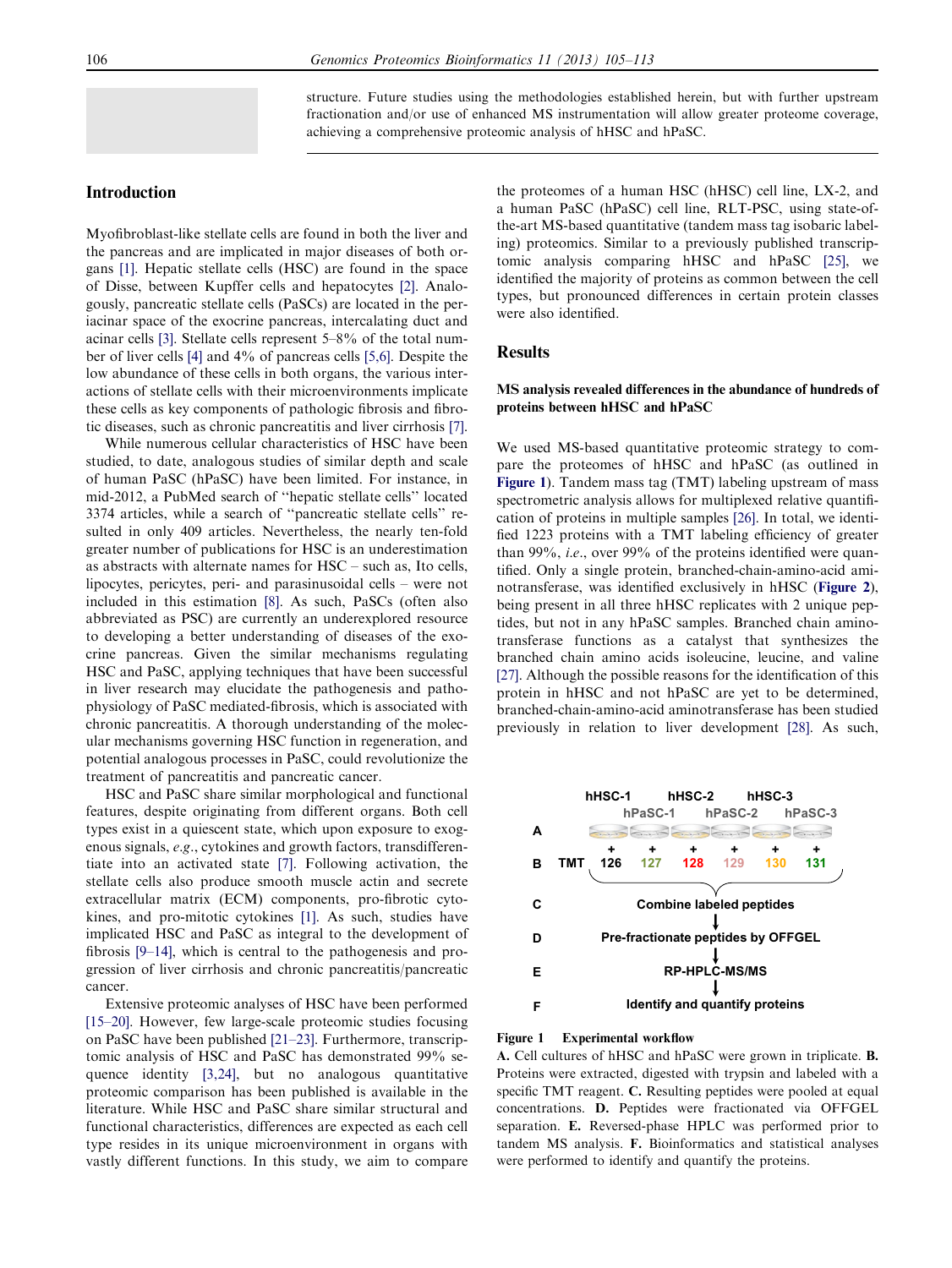<span id="page-2-0"></span>

Figure 2 Few proteins were exclusive to one cell type

Venn diagram shows that only a single protein was exclusively identified in hHSC sample, while the remaining 1222 proteins were identified in both cell types. Of the 1222 quantified proteins, our statistical analysis showed 888 proteins as not significantly different in abundance between the two cell types, 177 with significantly higher abundance in the hHSC sample and 157 with significantly higher abundance in the hPaSC sample.

branched-chain-amino-acid aminotransferase may merit further investigation.

t-tests were performed on the remaining 1222 proteins to determine significant differences in abundance between the two cell types ( $P < 0.05$ ). The initial analysis identified 642 proteins present in significantly different quantities. To correct for multiple testing, we applied the Benjamini–Hochberg method [\[29\],](#page-7-0) which reduced the number of differentially abundant proteins to 534. Of these, we identified 334 differentially abundant proteins with a  $\pm$  1.5-fold change in either cell type compared to the other. In total, 177 proteins were enriched in hHSC, 157 were enriched in hPaSC, while the abundance of the remaining 888 proteins, which account for nearly 73% of the total proteins identified in both cell types, were not significantly different between these cell types (Figure 2).

To graphically represent these  $t$ -test data, volcano plot –  $log_{10}(P \text{ value})$  vs.  $log_2(fold \text{ change of hHSC/hPaSC})$  – was constructed to graphically display the quantitative data (Figure 3A). Points above the non-axial horizontal line represent proteins with significantly different abundances ( $P < 0.05$ ). Points to the left of the left-most non-axial vertical line denote protein fold changes of  $h$ HSC/hPaSC less than  $-1.5$ , while points to the right of the right-most non-axial vertical line denote protein fold changes of hHSC/hPaSC greater than 1.5. The number of these differentially abundant proteins  $(P \leq 0.05$  and fold change  $\geq |1.5|$ ) was binned according to the specific fold-change of abundance between hHSC and hPaSC (Figure 3B). The hHSC/hPaSC ratio allowed direct comparison of protein abundance in hPaSC to that in hHSC. We note that highest numbers of proteins with significant differences showed 1.5–2-fold change in abundance, while the 2– 3-fold bin contained the second highest number of proteins. Only 46 proteins demonstrated a 3 or greater fold change in either of the two cell types.



Figure 3 Volcano plot and histogram illustrate differentially abundant proteins

A. Volcano plot illustrates significantly differentially abundant proteins. The  $-\log_{10}$  (Benjamini–Hochberg corrected P value) is plotted against the  $log_2$  (fold change: hHSC/hPaSC). The non-axial vertical lines denote  $\pm$  1.5-fold change while the non-axial horizontal line denotes  $P = 0.05$ , which is our significance threshold (prior to logarithmic transformation). B. Histogram displaying the tally of differentially abundant proteins within a specific range of fold changes. The fold change for hHPC is determined by hHPC/hPaSC, while that for hPaSC is 1/(hHSC/hPaSC).

### GO analysis revealed differences in the classification of proteins enriched in hHSC and hPaSC

Differentially abundant proteins were subjected to GO classification via the Panther Classification System database [\[30\]](#page-7-0) to investigate biological processes, molecular function and cellular compartment ([Figure 4](#page-3-0)). To limit the number of classifications, the analysis returned only those classifications with at least 5 proteins and a difference of at least 1% between the cell types.

Proteins significantly enriched in hHSC were primarily related to protein production and regulation. For example, biological process classification revealed that proteins involved in nucleic acid metabolism, protein metabolism, and translation were more abundant in hHSC than in hPaSC [\(Figure 4](#page-3-0)A). In agreement, the predominant molecular functions of hHSC-enriched proteins included mRNA binding, nucleic acid binding, and RNA splicing factors [\(Figure 4](#page-3-0)B). Moreover, in terms of cellular compartment, the hHSC-enriched proteins were comprised of a substantially higher percentage of ribonucleoprotein (RNP) complexes than hPaSC-enriched proteins [\(Figure 4](#page-3-0)C). The specific proteins enriched in the hHSC samples include a large number of ribosomal subunits, eukaryotic initiation and translation factors, and histones (Table S1), all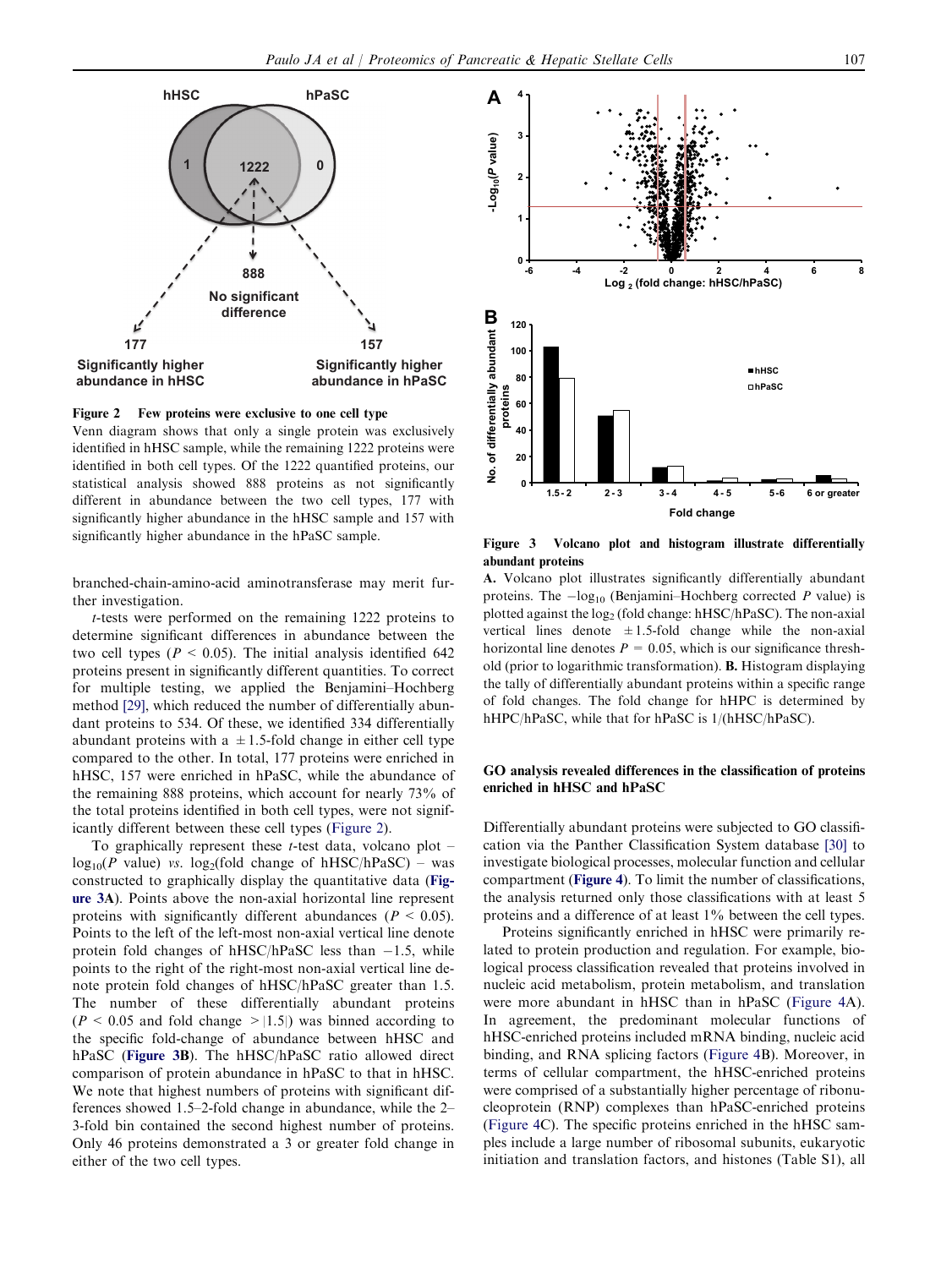<span id="page-3-0"></span>

Figure 4 GO analysis illustrates classes of proteins differing between cell types

Proteins with significant differences between the two cell types were subjected to GO classification in terms of biological process (A), molecular function (B) and cellular compartment (C). We set a threshold of 5 proteins per classification and a difference of at least 1% between the two cell types examined.

of which are linked to cellular transcription and translation processes.

The majority of the proteins that were significantly enriched in hPaSC were related to cellular structure. In terms of biological processes, these proteins were classified mainly in anatomical morphology, cell communication, cellular morphogenesis, cellular organization, and developmental processes (Figure 4A). As expected, the biological processes correlated well with their molecular function classification (Figure 4B): cytoskeletal protein binding, cytoskeletal structure, protein binding and structural molecules. These molecular functions indicate a direct involvement in cell structure. Moreover, the cellular compartment classification of these proteins revealed that the most populous categories were actin cytoskeleton, cytoskeleton and intracellular, consistent with the aforementioned biological processes and molecular functions (Figure 4C). The specific proteins enriched in the hPaSC samples include annexins, actinins, actin-related proteins, filamins, myosins and tropomyosins (Table S2), all of which are actin binding proteins involved in cytoskeletal structure and function.

### Comparison of proteomic data with previously published transcriptomic data

Using a 23,000 feature oligonucleotide microarray, a previous transcriptomic analysis discovered 29 genes of significant differential expression (fold difference > 2), between hHSC and hPaSC [\[16\]](#page-7-0). Although it is difficult to directly compare our differential proteomic analysis to the aforementioned transcriptomic analysis [\[25\]](#page-7-0), due to confounders related to cell lines, sample preparation techniques, and statistical methods used, these studies revealed similar observations. In general, both analyses indicated that the majority of the identified proteins/transcripts were present in both cell types and did not demonstrate significant differences in abundance ( $P > 0.05$ ).

While only 29 transcripts (9 in hHSC and 20 in hPaSC, approximately 0.1% of the dataset) were determined to be enriched in the transcriptomic analysis [\[31\],](#page-7-0) we identified a total of 334 proteins (177 in hHSC and 157 in hPaSC, approximately 5% of our dataset) that were enriched in either sample. Our protein counts, however, were determined using a 1.5-fold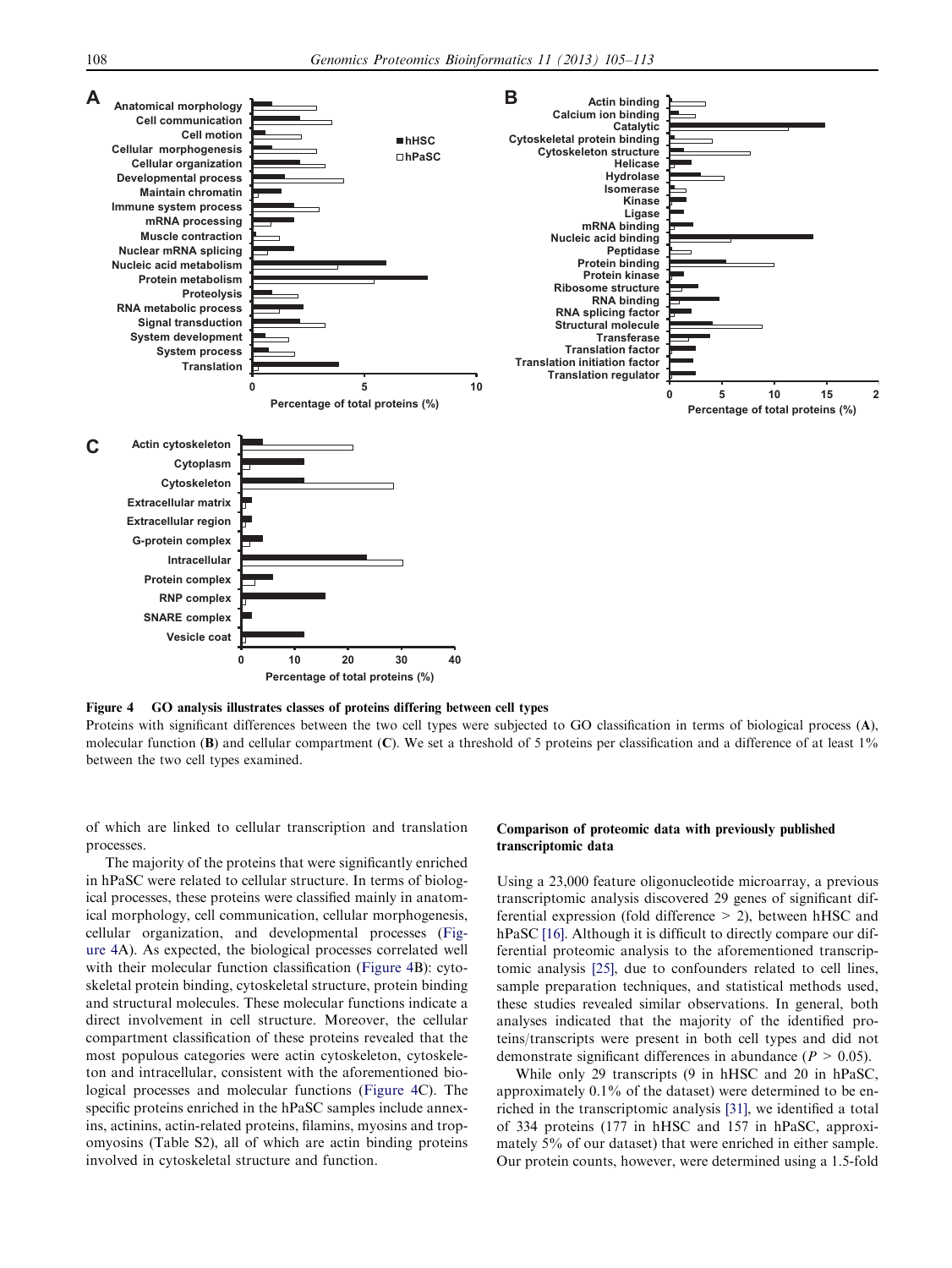| I<br>I<br>×<br>۰,<br>v |  |  |  |
|------------------------|--|--|--|
|------------------------|--|--|--|

| Uniprot | Entry name        | Protein name                                     | Transcriptomics | Proteomics |  |
|---------|-------------------|--------------------------------------------------|-----------------|------------|--|
|         |                   |                                                  | hHSC/hPaSC      | hHSC/hPaSC |  |
| P63267  | <b>ACTH HUMAN</b> | Actin, gamma-enteric smooth muscle               | 0.43            | 0.97       |  |
| P60981  | <b>DEST HUMAN</b> | Destrin                                          | 0.47            | 0.56       |  |
| Q13642  | FHL1 HUMAN        | Four and a half LIM domains protein 1            | 0.24            | 0.63       |  |
| P00338  | LDHA HUMAN        | L-lactate dehydrogenase A chain                  | 0.43            | 2.48       |  |
| P09936  | UCHL1 HUMAN       | Ubiquitin carboxyl-terminal hydrolase isozyme L1 | 0.46            | 0.29       |  |

|  | Table 1 Differentially-expressed transcripts with proteins identified in current proteomic analysis |  |  |  |  |
|--|-----------------------------------------------------------------------------------------------------|--|--|--|--|
|--|-----------------------------------------------------------------------------------------------------|--|--|--|--|

Note: hHSC, human hepatic stellate cells; hPaSC, human pancreatic stellate cells.

difference threshold. Using a 2-fold threshold, as was done in [\[25\]](#page-7-0), the number of enriched proteins we identified would be reduced to 64 in hHSC and 76 in hPaSC ([Figure 3B](#page-2-0)). Some of the differences between the transcriptomics and proteomics data may be attributed to regulation at the level of protein translation [\[32\].](#page-7-0)

Interestingly, for 5 of the 29 genes determined to be differentially expressed in the transcriptomic analysis, their corresponding encoded proteins were also identified as differentially expressed in our proteomics analysis. These proteins included actin, gamma-enteric smooth muscle (ACTG2), destrin, four and a half LIM domains protein 1 (FHL1), L-lactate dehydrogenase (LDH) and ubiquitin carboxyl-terminal hydrolase isozyme L1 (UCH-L1) (Table 1). Except LDH, the remaining 4 proteins were all lower in abundance in hHSC compared to hPaSC, and as such may be the first proteins upon which to follow-up. Proteins corresponding to the remaining 24 genes were not identified in our proteomic analysis, and may be below the detection limit of our analytical strategy.

# **Discussion**

We have shown that the proteomes of hHSC and hPaSC are similar at our depth of analysis. Using whole cell lysates, OFF-GEL fractionation, and TMT MS-based quantitative proteomics we quantified over 1200 proteins. Of these proteins, we determined several hundred to be significantly enriched in one of the two cell types, although over 70% of the proteins did not differ significantly between the two cell types. GO classification revealed that the majority of proteins of higher abundance in hHSC are related to protein production. Such a result may imply that cellular proliferation is at a higher rate in hHSC than hPaSC. Conversely the majority of proteins of higher abundance in hPaSC play a role in cellular structure, which may indicate that a different set of proteins are used in hPaSC to maintain or regulate changes in cellular morphology. The mechanisms underlying such distinct differences are unclear, and further studies are necessary to determine its causes and implications.

A comparison of previously published transcriptomic data with our proteomic data yielded similar general trends. The majority of the proteins were of comparable abundance in each cell type, and all but one protein was identified in both cell types. However, the transcriptomic data showed no differences in over 99% of the genes investigated, whereas over 70% of the total proteins in our proteomic data did not demonstrate significant differences. Discordance between mRNA and protein analyses is common. Studies have shown similar low correlation between transcriptomic and proteomic data, particularly when the depth of proteomic data is limited [\[25,33,34\]](#page-7-0). Although central dogma of molecular biology illustrates the flow of information from mRNA to proteins, other factors – for example, translational efficiency, alternative splicing, complex formation and degradation rates and localization – can affect the level of proteins independent of the transcript. This may have been the case with L-lactate dehydrogenase, whose transcript was half as abundant in hHSC compared to hPaSC, but at the protein level was 2.5 times as abundant in the hHSC compared to hPaSC. Limited by the data collected, we cannot determine the true source of this disparity. Greater proteome coverage could provide further evidence supporting the similarities identified in our proteomics study between hHSC and hPaSC, and may uncover additional proteins which are significantly different in the two cell types, for example those discovered by transcriptomic analysis.

The five proteins listed in Table 1 may serve as promising candidates for follow-up experiments, as many have been previously associated with hepatic and/or pancreatic disease. Smooth muscle actin has been implicated in fibrosis in both hepatic [\[35–37\]](#page-7-0) and pancreatic [\[38\]](#page-7-0) disease, as this protein is a marker of activation of stellate cells from quiescence [\[39,40\]](#page-7-0). Likewise, the actin binding protein destrin is associated with perineural invasion of pancreatic cancer [\[41\]](#page-7-0), and has been associated with effects on hepatic tumor cells in the presence of an anti-tumor drug [\[42\]](#page-7-0). Four and a half LIM domains protein 1 is a low abundant protein in the liver and pancreas and is commonly linked to myopathies [\[43\]](#page-7-0), but its role in pathophysiological aspects of hepatic and pancreatic disease is currently unknown. L-lactate dehydrogenase A (LDHA) is involved in tissue breakdown and turnover, which has been shown to be elevated in cancer cells, including those of pancreatic cancer [\[44\]](#page-7-0). In addition, ubiquitin carboxy-terminal hydrolase L1 is a deubiquitinating enzyme highly specific to neurons [\[45\]](#page-7-0) and has a role in tumor development [\[46\]](#page-7-0), however, its role in pancreatic and hepatic disease remains undetermined. These proteins may be investigated further to study their involvement in the pathophysiology of pancreatic and/or hepatic disease.

Although immortalized cell lines are accepted for initial investigation, particularly for the ease of propagation and homogeneity, freshly isolated cells from their *in vivo* environment may better reflect the true cellular characteristics. In fact, disparities with the transcriptomics dataset [\[31\]](#page-7-0) and our proteomics data may also be a result of our proteomics data being based on immortalized cell lines, while the transcriptomics data were from freshly isolated cells. As such, while the work herein focuses on immortalized hHSC and hPaSC cell lines, performing these experiments with freshly isolated cells would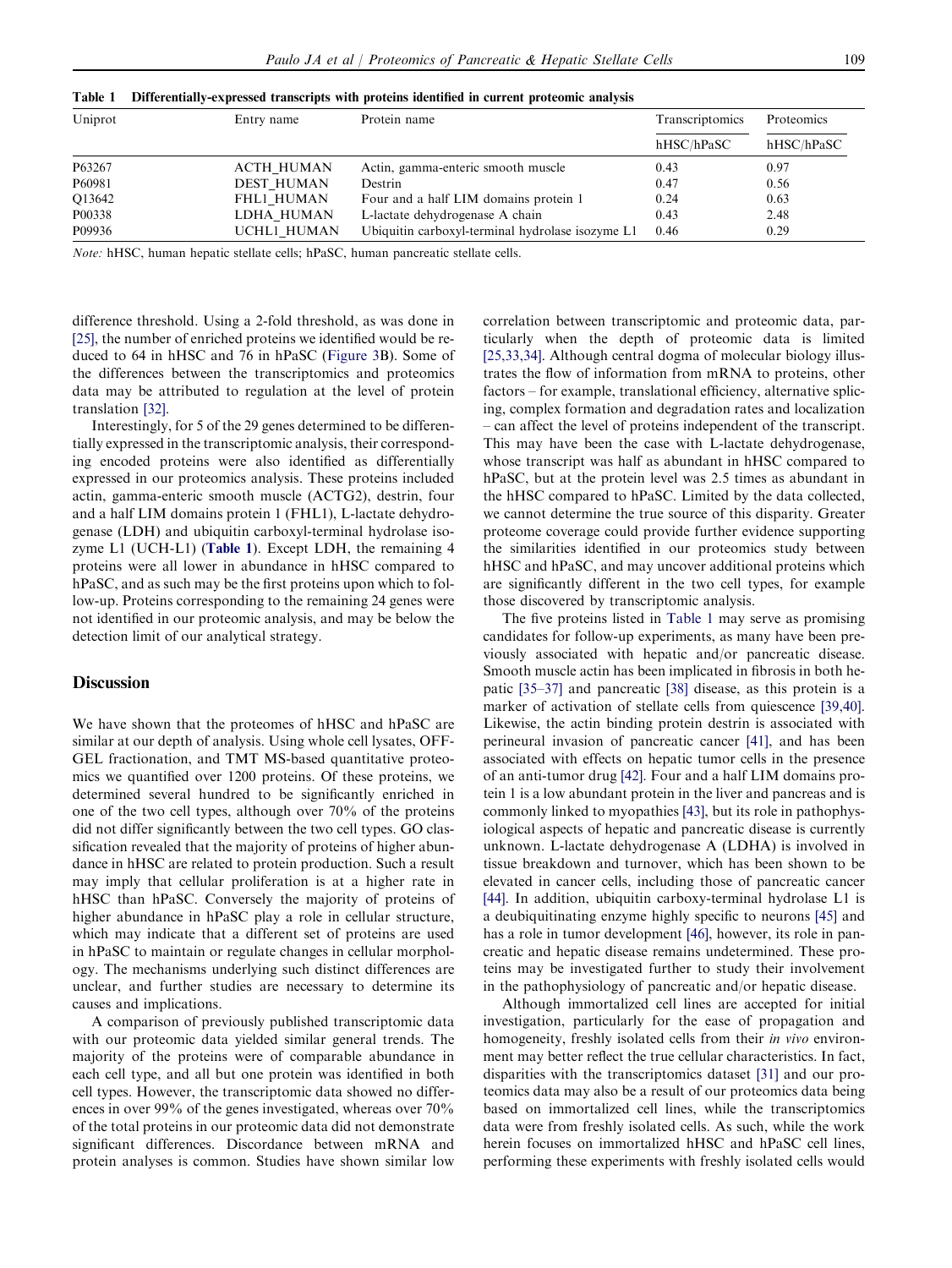avoid potential confounding by artifacts introduced by the immortalization process and thus reveal more similarities with the previously collected transcriptomics data. Such studies would be valuable as these freshly isolated cells are genotypically unaltered from their in vivo states and are a more accurate representation of in vivo stellate cells.

The differences identified between the two cell types may be partially attributed to the organ of origin for these cells, as well as the evolutionary divergence of these two cell types. Questions surround the potential of a common origin of HSC and PaSC, evidence suggests that PaSC and HSC have common precursor cells in the neural crest [\[4\]](#page-6-0). These precursor cells give rise to astrocytes, smooth muscle cells and neurons. In intermediate stages, the precursor cells express nestin, glial fibrillary acidic protein (GFAP) and smooth muscle actin, all of which are protein markers of stellate cells [\[47\]](#page-7-0). However, other data have shown that pluripotent stem cells from the adult pancreas can differentiate into cell types characteristic of pancreatic endocrine, exocrine and stellate cells [\[48\],](#page-7-0) and HSC may be differentiated from bone marrow [\[49\]](#page-8-0), which would indicate that the microenvironment of the cells, rather than a common precursor, may be responsible for the phenotypic commonalities between the two cell types. Further research exploring the origin of HSC and PaSC would provide important data about hepatic and pancreatic development, fibrosis and carcinogenesis.

In summary, PaSC hold great promise in the study of chronic pancreatitis and pancreatic cancer. These cells represent a valuable resource in improving our understanding of pancreatic disease pathogenesis, pathophysiology and therapy. Tapping into the decades of prior HSC studies may rapidly expedite PaSC research. We have used quantitative MS to identify nearly 900 proteins that are of similar abundance in hHSC and hPaSC, in addition to over 300 which were enriched in one of the cell lines. Similarities were expected as both cells share structural characteristics, transdifferentiate into ECM-secreting activated cells upon exogenous insult and play key roles in fibrosis of their respective organs. Transcriptomic studies have also provided evidence of transcript similarity at the mRNA level [\[25\]](#page-7-0). However, fundamental differences remain as these cells are part of larger organs with dissimilar functions and are situated in very different microenvironments. Without further evidence, it is premature to correlate these proteomic differences between liver and pancreas with the regenerative capacity of the liver and the absence of such in the pancreas. However, application and methodological enhancements of the quantitative proteomics techniques described herein may facilitate future studies of pancreatic regenerative potential via in-depth characterization of hHSC and hPaSC proteomes. Further research is necessary to fully characterize the differences and similarities between hHSC and hPaSC proteomes and to elucidate further the roles of the differentially-expressed proteins in healthy and diseased livers and pancreata.

# Materials and methods

#### Materials

Dulbecco's modified Eagle's-F12 medium (DMEM/F12; 11330) was purchased from Gibco (Carlsbad, CA). Fetal bovine serum (FBS; F0392) was purchased from Sigma (St. Louis, MO). CellStripper (25-056-CL) was purchased from

Mediatech (Manassas, VA). TMTsixplex Isobaric Mass Tagging Kit was purchased from Thermo Scientific (Rockford, IL). Sequencing-grade modified trypsin (V5111) was obtained from Promega (Madison, WI). SeeBluePlus2 Pre-Stained standard (LC5925), lithium dodecyl sulfate (LDS) sample buffer (NP0008), NuPAGE 4–12% Bis-Tris polyacrylamide gels (NP0335), SimplyBlueCoomassie stain (LC0665) and 2-(Nmorpholino) ethanesulfonic acid-sodium dodecyl sulfate (MES-SDS) electrophoresis buffer (NP002) were from Invitrogen (Carlsbad, CA). Other reagents and solvents were from Sigma–Aldrich (St. Louis, MO) and Burdick & Jackson (Morristown, NJ), respectively.

#### Cell lines and maintenance

The hHSC cell line LX-2 [\[50\]](#page-8-0) was a kind gift from Dr. Scott Friedman (Mount Sinai School of Medicine) and the hPaSC cell line RLT-PSC [\[51\]](#page-8-0) was a gift from Dr. Ralf Jesnowski (German Cancer Research Center). Cell growth and propagation was carried out as previously described [\[21,22\].](#page-7-0)

#### Cell lysis and protein extraction

One milliliter of TBSp (50 mM Tris, 150 mM NaCl, pH 7.4 supplemented with  $1 \times$  Roche Complete protease inhibitors) containing 1% Triton X-100 and 0.5% SDS was added to each cell pellet. Cells were homogenized by 12 passes through a 27 gauge (1.25 inches long) needle and incubated on ice with gentle agitation for 1 h. The homogenate was then sedimented by ultracentrifugation at  $100,000 \times g$  for 60 min at 4 °C, and the supernatant was collected. Protein concentrations were determined using the bicinchoninic acid (BCA) assay (23225, ThermoFisher Scientific).

# Tryptic digestion and TMT labeling

Each cell lysate was diluted to a concentration of  $150 \mu g$  of total protein per 100 µl of 100 mM triethyl ammonium bicarbonate (TEAB) buffer. Protein digests were performed as specified in the manufacturer's instructions for the Thermo Scientific's TMTsixplex Isobaric Mass Tagging Kit (catalog #90064B). Similarly, TMT labeling was performed according to the manufacturer's instructions. Each biological replicate was labeled with a unique tag. hHSC samples received tags 126, 128, and 130, while hPaSC samples received tags 127, 129, and 131 (as illustrated in [Figure 1\)](#page-1-0). Prior to fractionation, samples were desalted using OASIS HLB reversed-phase cartridges (Waters, 186000383) as outlined in the manufacturer's instructions. The methanol-eluted peptides were vacuum centrifuged to dryness.

#### OFFGEL peptide fractionation

Peptides were reconstituted in a 0.2% ampholyte solution in water (GE Healthcare, 17-6000-87). Peptides were separated on a 24-cm IEF strip (GE Healthcare 17-6002-44) using standard program OG24PE00 on an Agilent OFFGEL 3100 system, collected from OFFGEL wells and deposited in separate tubes. 150  $\mu$ L of 0.1% TFA was added to each well and then incubated for 15 min. This extraction was added to the tube containing the first aspirate. Each sample was desalted in TopTip SCX columns (Glygen, TT2SSC) using a binding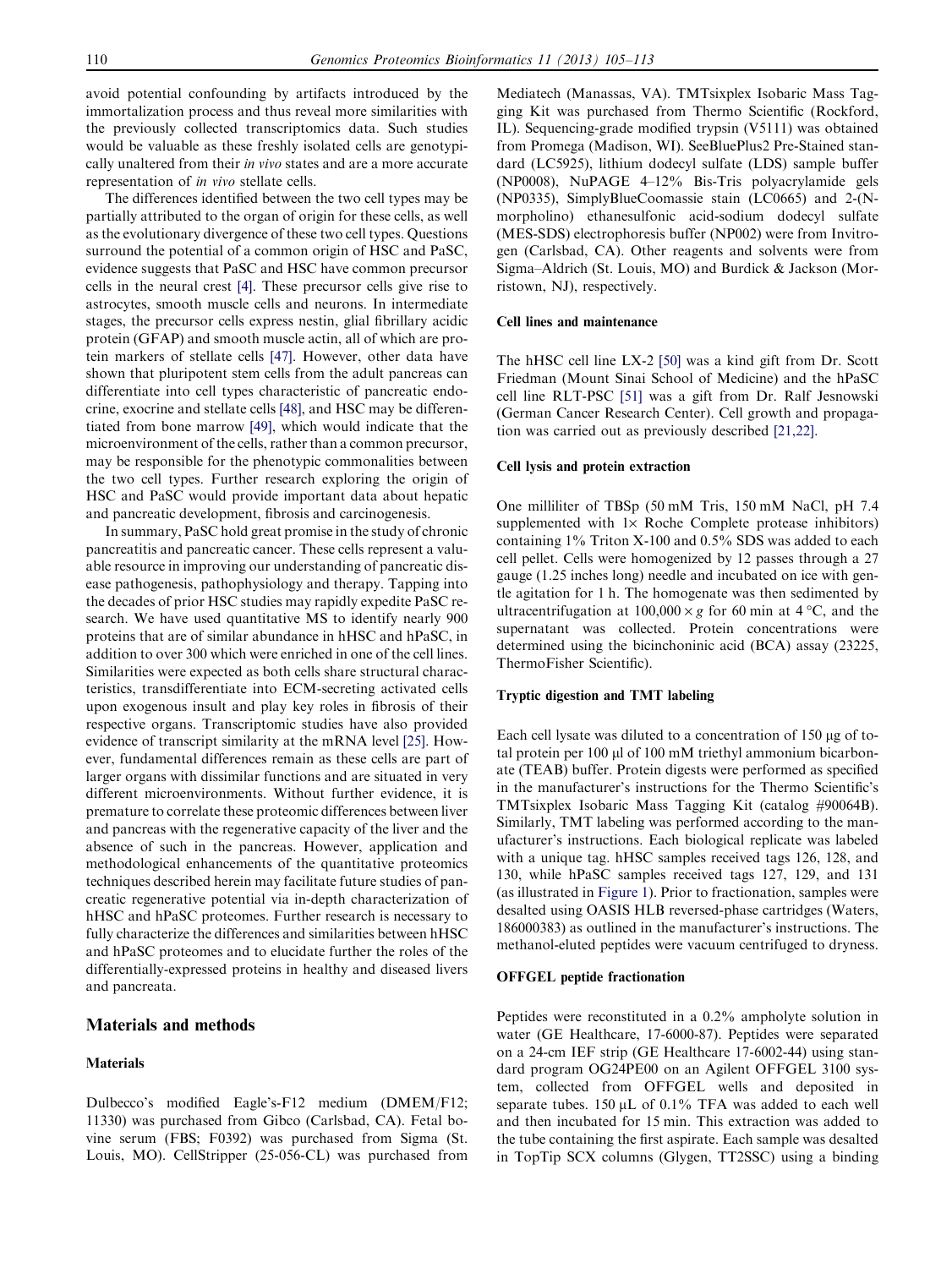#### <span id="page-6-0"></span>LC–MS/MS analysis

Peptides were reconstituted in 5% formic acid and 5% acetonitrile in water prior to fractionation by nanoflow reversedphase ultra-high pressure liquid chromatography (nanoLC, Eksigent) in-line with a linear trap quadrupole mass spectrometer (LTQ, Thermo Scientific). The reversed-phase liquid chromatography columns  $(15 \text{ cm} \times 100 \text{ }\mu\text{m} \text{ } ID)$  were packed inhouse (Magic C18,  $5 \mu m$ , 100 A<sup> $\AA$ </sup>, Michrom BioResources). Samples were analyzed with a 60-min linear gradient (5–35% acetonitrile with 0.2% formic acid) and data were acquired in a data-dependent manner, with 6 MS/MS scans for every full scan spectrum. Precursor ion activation and dissociation was accomplished via pulsed Q dissociation (PQD) to allow the observation of low  $m/z$  fragments that are usually excluded from standard collision-induced dissociation (CID). The collision energy was set at 32, the isolation wavelength at 2 Th, the activation Q at 0.55 and the acquisition time at 0.4 ms.

#### Bioinformatics and data analysis

All data generated were searched against the Human UniProt database (downloaded November 11, 2011) using the Mascot search engine (v.2.3; Matrix Science, Boston MA). Table S3 includes a complete list of proteins identified. One miscleavage per peptide was allowed and mass tolerances of  $\pm 1$  Da (monoisotopic) for precursors and of  $\pm 0.8$  Da for fragment ions were used, as is default for LTQ data analysis. Amino acid modifications: fixed: carbamidomethyl (Cys); variable: TMT6plex (Nterm) and TMT6plex (K). Mascot search results are combined using in-house-developed software. In compliance with recommendations [\[52–54\]](#page-8-0) proposed by the major proteomic journals, we utilized protein identification validation methods that minimize false positives and report only high confidence identifications. Our false discovery rate (FDR) was 1% at the peptide level, as determined by searching the same dataset against the target database and a decoy database; the latter featuring the reversed amino acid sequences of all the entries in the Human Uni-Prot database [\[55,56\].](#page-8-0) Median intensities of reporter ions for each protein were determined normalized across all samples.

#### Statistical analysis

t-tests, Benjamini–Hochberg corrections [\[29\]](#page-7-0) and volcano plots [\[57\]](#page-8-0) were produced in Excel 2010 (Microsoft; Redmond, WA). Three biological replicates were performed for each cell type and proteomic differences were evaluated for statistical significance ( $P < 0.05$ ) by student *t*-tests, and corrected for multiple testing using the Benjamini–Hochberg correction. Means were calculated for the three biological replicates and fold-changes were determined by dividing the mean intensity value of the liver samples by that of the pancreas samples for each protein. The fold change was transformed using the  $log<sub>2</sub>$  function, so that the data is centered around zero, while the Benjamini– Hochberg corrected  $P$  value was  $-\log_{10}$  transformed for volcano plot scaling.

# Authors' contributions

JP, PB, HS and DC conceived the study and participated in its design and coordination. JP carried out the experiments. JP and VK drafted the original manuscript. All authors revised the manuscript and approved the final manuscript.

# Competing interests

The authors declare no competing interests.

#### Acknowledgements

Funds were provided by the following NIH grants: 1 F32 DK085835-01A1 (JP), 1 R21 DK081703-01A2 (DC), 5 P30 DK034854-24 (Harvard Digestive Diseases Center; DC), as well as a grant from the American College of Gastroenterology: ACG – 042103580 (JP). We would like to thank the Burrill family for their generous support through the Burrill Research Grant. We would also like to thank members of the Steen Laboratory at Boston Children's Hospital, in particular John FK Sauld and Ali Ghoulidi for their technical assistance and critical reading of the manuscript. In addition, we thank members of the Center for Pancreatic Disease at Brigham and Women's Hospital, particularly Shadeah Suleiman for her technical assistance.

#### Supplementary material

Supplementary data associated with this article can be found, in the online version, at [http://dx.doi.org/10.1016/j.gpb.](http://dx.doi.org/10.1016/j.gpb.2013.01.009) [2013.01.009.](http://dx.doi.org/10.1016/j.gpb.2013.01.009)

# **References**

- [1] Erkan M, Adler G, Apte MV, Bachem MG, Buchholz M, Detlefsen S, et al. StellaTUM: current consensus and discussion on pancreatic stellate cell research. Gut 2012;61:172–8.
- [2] Friedman SL. Hepatic stellate cells: protean, multifunctional, and enigmatic cells of the liver. Physiol Rev 2008;88:125–72.
- [3] Omary MB, Lugea A, Lowe AW, Pandol SJ. The pancreatic stellate cell: a star on the rise in pancreatic diseases. J Clin Invest  $2007:117:50-9$
- [4] Geerts A. History, heterogeneity, developmental biology, and functions of quiescent hepatic stellate cells. Semin Liver Dis 2001;21:311–35.
- [5] Bachem MG, Schneider E, Gross H, Weidenbach H, Schmid RM, Menke A, et al. Identification, culture, and characterization of pancreatic stellate cells in rats and humans. Gastroenterology 1998;115:421–32.
- [6] Apte MV, Haber PS, Applegate TL, Norton ID, McCaughan GW, Korsten MA, et al. Periacinar stellate shaped cells in rat pancreas: identification, isolation, and culture. Gut 1998;43:128–33.
- [7] Kordes C, Sawitza I, Häussinger D. Hepatic and pancreatic stellate cells in focus. Biol Chem 2009;390:1003–12.
- [8] Suematsu M, Aiso S. Professor Toshio Ito: a clairvoyant in pericyte biology. Keio J Med 2001;50:66–71.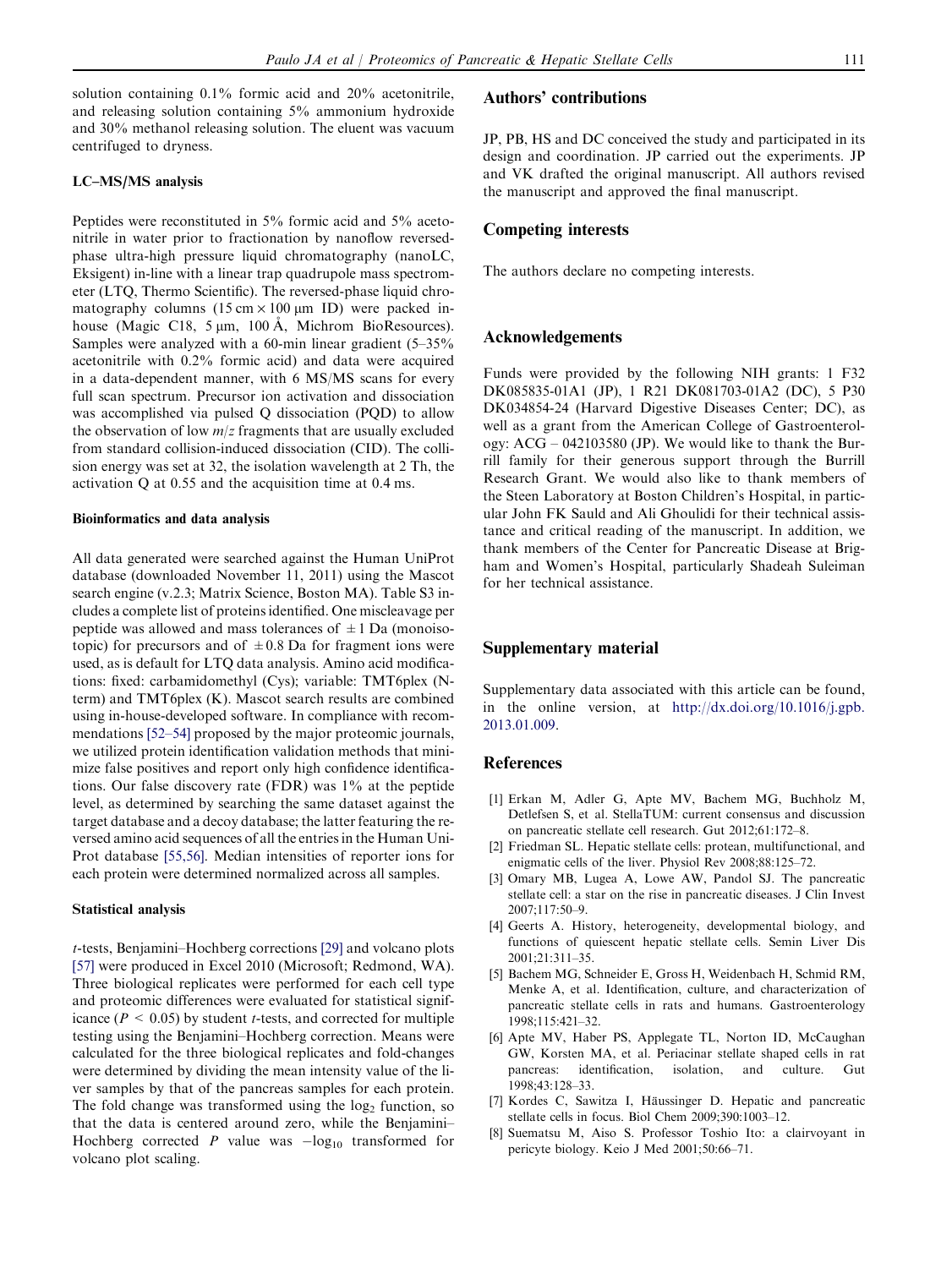- <span id="page-7-0"></span>[9] Moreira R. Hepatic stellate cells and liver fibrosis. Arch Pathol Lab Med 2007;131:1728–34.
- [10] Gressner AM, Weiskirchen R. Modern pathogenetic concepts of liver fibrosis suggest stellate cells and TGF-beta as major players and therapeutic targets. J Cell Mol Med 2006;10:76–99.
- [11] Safadi R, Friedman SL. Hepatic fibrosis role of hepatic stellate cell activation. MedGenMed 2002;4:27.
- [12] Bataller R, Brenner DA. Hepatic stellate cells as a target for the treatment of liver fibrosis. Semin Liver Dis 2001;21:437–51.
- [13] Haber PS, Keogh GW, Apte MV, Moran CS, Stewart NL, Crawford DH, et al. Activation of pancreatic stellate cells in human and experimental pancreatic fibrosis. Am J Pathol 1999;155:1087–95.
- [14] Friedman SL. Stellate cell activation in alcoholic fibrosis an overview. Alcohol Clin Exp Res 1999;23:904–10.
- [15] Deng X, Liang J, Lin ZX, Wu FS, Zhang YP, Zhang ZW. Natural taurine promotes apoptosis of human hepatic stellate cells in proteomics analysis. World J Gastroenterol 2010;16:1916–23.
- [16] Bosselut N, Housset C, Marcelo P, Rey C, Burmester T, Vinh J, et al. Distinct proteomic features of two fibrogenic liver cell populations: hepatic stellate cells and portal myofibroblasts. Proteomics 2010;10:1017–28.
- [17] Molleken C, Sitek B, Henkel C, Poschmann G, Sipos B, Wiese S, et al. Detection of novel biomarkers of liver cirrhosis by proteomic analysis. Hepatology 2009;49:1257–66.
- [18] Kim PK, Kim MR, Kim HJ, Yoo HS, Kim JS, Cho EH, et al. Proteome analysis of the rat hepatic stellate cells under high concentrations of glucose. Proteomics 2007;7:2184–8.
- [19] Gressner OA, Weiskirchen R, Gressner AM. Biomarkers of liver fibrosis: clinical translation of molecular pathogenesis or based on liver-dependent malfunction tests. Clin Chim Acta 2007;381:107–13.
- [20] Kawada N. Analysis of proteins dominantly expressed in hepatic stellate cells of activated phenotype. Methods Mol Med 2005;117:371–9.
- [21] Paulo JA, Urrutia R, Banks PA, Conwell DL, Steen H. Proteomic analysis of a rat pancreatic stellate cell line using liquid chromatography tandem mass spectrometry (LC-MS/MS). J Proteomics 2011;75:708–17.
- [22] Paulo JA, Urrutia R, Banks PA, Conwell DL, Steen H. Proteomic analysis of an immortalized mouse pancreatic stellate cell line identifies differentially-expressed proteins in activated vs nonproliferating cell states. J Proteome Res 2011;10:4835–44.
- [23] Wehr AY, Furth EE, Sangar V, Blair IA, Yu KH. Analysis of the human pancreatic stellate cell secreted proteome. Pancreas 2011;40:557–66.
- [24] Mathison A, Liebl A, Bharucha J, Mukhopadhyay D, Lomberk G, Shah V, et al. Pancreatic stellate cell models for transcriptional studies of desmoplasia-associated genes. Pancreatology 2010;10:505–16.
- [25] Buchholz M, Kestler HA, Holzmann K, Ellenrieder V, Schneiderhan W, Siech M, et al. Transcriptome analysis of human hepatic and pancreatic stellate cells: organ-specific variations of a common transcriptional phenotype. J Mol Med (Berl) 2005;83:795–805.
- [26] Thompson A, Schafer J, Kuhn K, Kienle S, Schwarz J, Schmidt G, et al. Tandem mass tags: a novel quantification strategy for comparative analysis of complex protein mixtures by MS/MS. Anal Chem 2003;75:1895–904.
- [27] Hutson S. Structure and function of branched chain aminotransferases. Prog Nucleic Acid Res Mol Biol 2001;70:175–206.
- [28] Torres N, Vargas C, Hernandez-Pando R, Orozco H, Hutson SM, Tovar AR. Ontogeny and subcellular localization of rat liver mitochondrial branched chain amino-acid aminotransferase. Eur J Biochem 2001;268:6132–9.
- [29] Benjamini Y, Hochberg Y. Controlling the false discovery rate a practical and powerful approach to multiple testing. J R Stat Soc Ser B Methodol 1995;57:289–300.
- [30] Thomas PD, Kejariwal A, Campbell MJ, Mi H, Diemer K, Guo N, et al. PANTHER: a browsable database of gene products organized by biological function, using curated protein family and subfamily classification. Nucleic Acids Res 2003;31:334–41.
- [31] Griffin TJ, Gygi SP, Ideker T, Rist B, Eng J, Hood L, et al. Complementary profiling of gene expression at the transcriptome and proteome levels in Saccharomyces cerevisiae. Mol Cell Proteomics 2002;1:323–33.
- [32] Foss EJ, Radulovic D, Shaffer SA, Ruderfer DM, Bedalov A, Goodlett DR, et al. Genetic basis of proteome variation in yeast. Nat Genet 2007;39:1369–75.
- [33] Fu J, Keurentjes JJ, Bouwmeester H, America T, Verstappen FW, Ward JL, et al. System-wide molecular evidence for phenotypic buffering in Arabidopsis. Nat Genet 2009;41:166–7.
- [34] Ghazalpour A, Bennett B, Petyuk VA, Orozco L, Hagopian R, Mungrue IN, et al. Comparative analysis of proteome and transcriptome variation in mouse. PLoS Genet 2011;7:e1001393.
- [35] Mak KM, Chu E, Lau KH, Kwong AJ. Liver fibrosis in elderly cadavers: localization of collagen types I, III, and IV, alphasmooth muscle actin, and elastic fibers. Anat Rec (Hoboken) 2012;295:1159–67.
- [36] Zakaria S, Youssef M, Moussa M, Akl M, El-Ahwany E, El-Raziky M, et al. Value of alpha-smooth muscle actin and glial fibrillary acidic protein in predicting early hepatic fibrosis in chronic hepatitis C virus infection. Arch Med Sci 2010;6:356–65.
- [37] Nouchi T, Tanaka Y, Tsukada T, Sato C, Marumo F. Appearance of alpha-smooth-muscle-actin-positive cells in hepatic fibrosis. Liver 1991;11:100–5.
- [38] Matsubara K, Suda K, Suzuki F, Kumasaka T, Shiotsu H, Miyano T. Alpha-Smooth muscle actin immunoreactivity may change in nature in interlobular fibrosis of the pancreas in patients with congenital biliary dilatation. Pathol Int 2004;54:498–502.
- [39] Apte M, Pirola R, Wilson J. The fibrosis of chronic pancreatitis: new insights into the role of pancreatic stellate cells. Antioxid Redox Signal 2011;15:2711–22.
- [40] Xu Z, Vonlaufen A, Phillips PA, Fiala-Beer E, Zhang X, Yang L, et al. Role of pancreatic stellate cells in pancreatic cancer metastasis. Am J Pathol 2010;177:2585–96.
- [41] Klose T, Abiatari I, Samkharadze T, De Oliveira T, Jäger C, Kiladze M, et al. The actin binding protein destrin is associated with growth and perineural invasion of pancreatic cancer. Pancreatology 2012;12:350–7.
- [42] Cheng Z, Wang K, Wei J, Lu X, Liu B. Proteomic analysis of antitumor effects by tetrandrine treatment in HepG2 cells. Phytomedicine 2010;17:1000–5.
- [43] Ng EK, Lee SM, Li HY, Ngai SM, Tsui SK, Waye MM, et al. Characterization of tissue-specific LIM domain protein (FHL1C) which is an alternatively spliced isoform of a human LIM-only protein (FHL1). J Cell Biochem 2001;82:1–10.
- [44] Rong Y, Wu W, Ni X, Kuang T, Jin D, Wang D et al. Lactate dehydrogenase A is overexpressed in pancreatic cancer and promotes the growth of pancreatic cancer cells. Tumour Biol 2013. doi: <http://dx.doi.org/10.1007/s13277-013-0679-1>.
- [45] Gong B, Cao Z, Zheng P, Vitolo OV, Liu S, Staniszewski A, et al. Ubiquitin hydrolase Uch-L1 rescues beta-amyloid-induced decreases in synaptic function and contextual memory. Cell 2006;126:775–88.
- [46] Lien HC, Wang CC, Huang CS, Yang YW, Kuo WH, Yao YT. Ubiquitin carboxy-terminal hydrolase L1 may be involved in the development of mammary phyllodes tumors. Virchows Arch 2013;462:155–61.
- [47] Tsai RY, McKay RD. Cell contact regulates fate choice by cortical stem cells. J Neurosci 2000;20:3725–35.
- [48] Seaberg RM, Smukler SR, Kieffer TJ, Enikolopov G, Asghar Z, Wheeler MB, et al. Clonal identification of multipotent precursors from adult mouse pancreas that generate neural and pancreatic lineages. Nat Biotech 2004;22:1115–24.